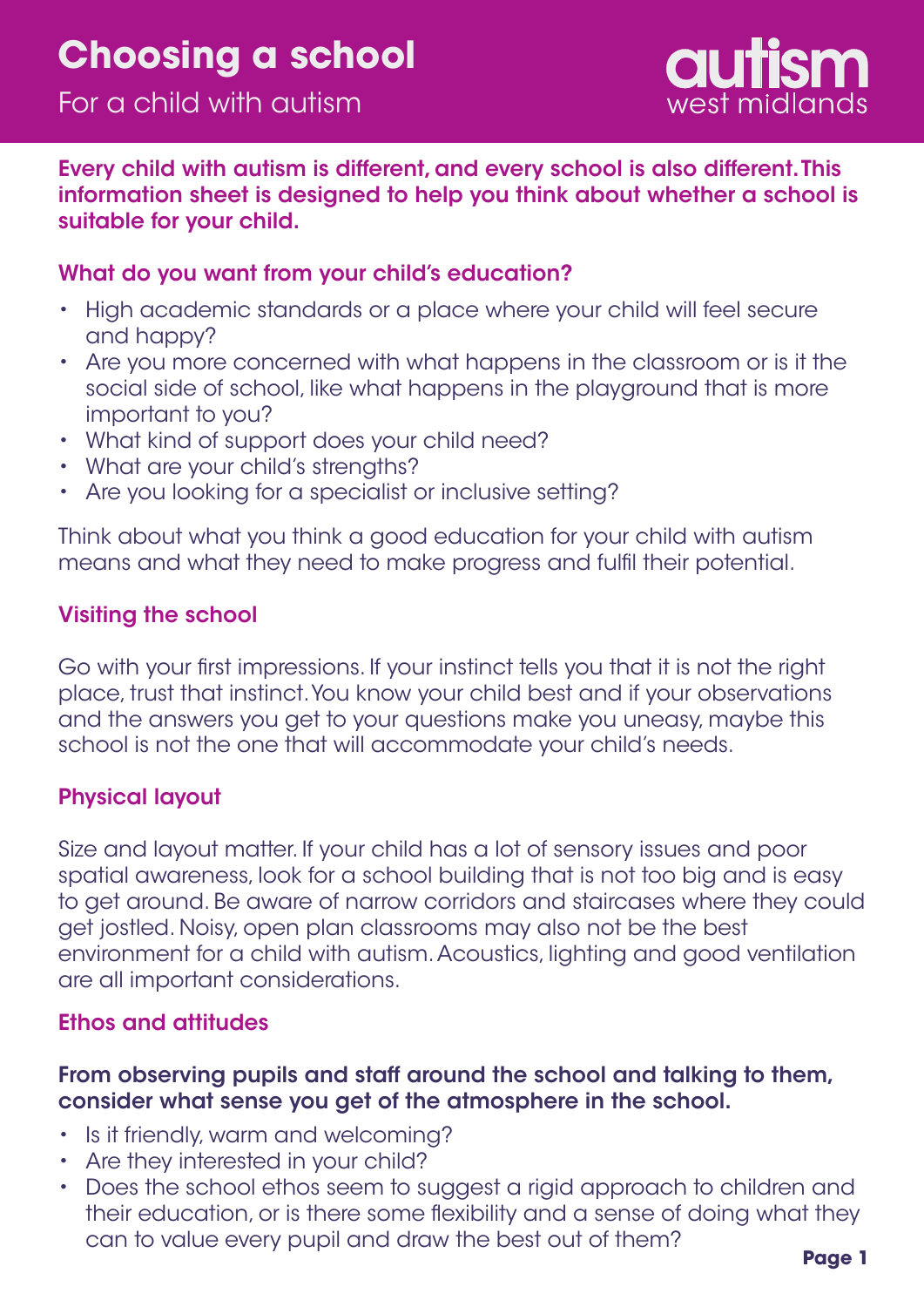

### It is people that make a school caring, tolerant and understanding. Attitudes are what count in a school that meets the diverse needs of children with autism.

- What attitudes do you see as you move around the school?
- How do the staff speak to the pupils?
- How do the children behave towards staff and amongst themselves?
- Would your child fit in here?
- Are you confident they would feel safe and not be bullied for being 'different'?

## **Curriculum**

Every child has the right to experience a broad and varied curriculum, and you will want to see evidence that what is on offer will maximise your child's potential and motivation. You want to know that they are learning and making progress. Flexibility is the key.

- Ask about what support is available to overcome difficulties.
- Ask how the curriculum is broken down differently for individual pupils, and how the school ensures that it plays to each child's strengths to bolster self-esteem.

## Classroom activity

All subjects, teachers and pupils vary, so there is no easy way of determining in a brief walk around the school whether pupils are interested in what they are learning and achieving lesson goals appropriate to their ability. However, it is possible to observe whether classroom activity seems purposeful, whether there is positive relationship between teacher and pupils, and how classroom staff are supporting activities.

## Classroom activity

- Do you see a visual timetable on display?
- How do pupils know what they are doing, why they are doing it, how long for and what is happening next?
- Are they expected to follow mainly verbal instructions, or is there evidence of visual support?
- Ask how supply teachers are briefed about the needs of individual •
- children, and what happens when there is a change of timetable. •